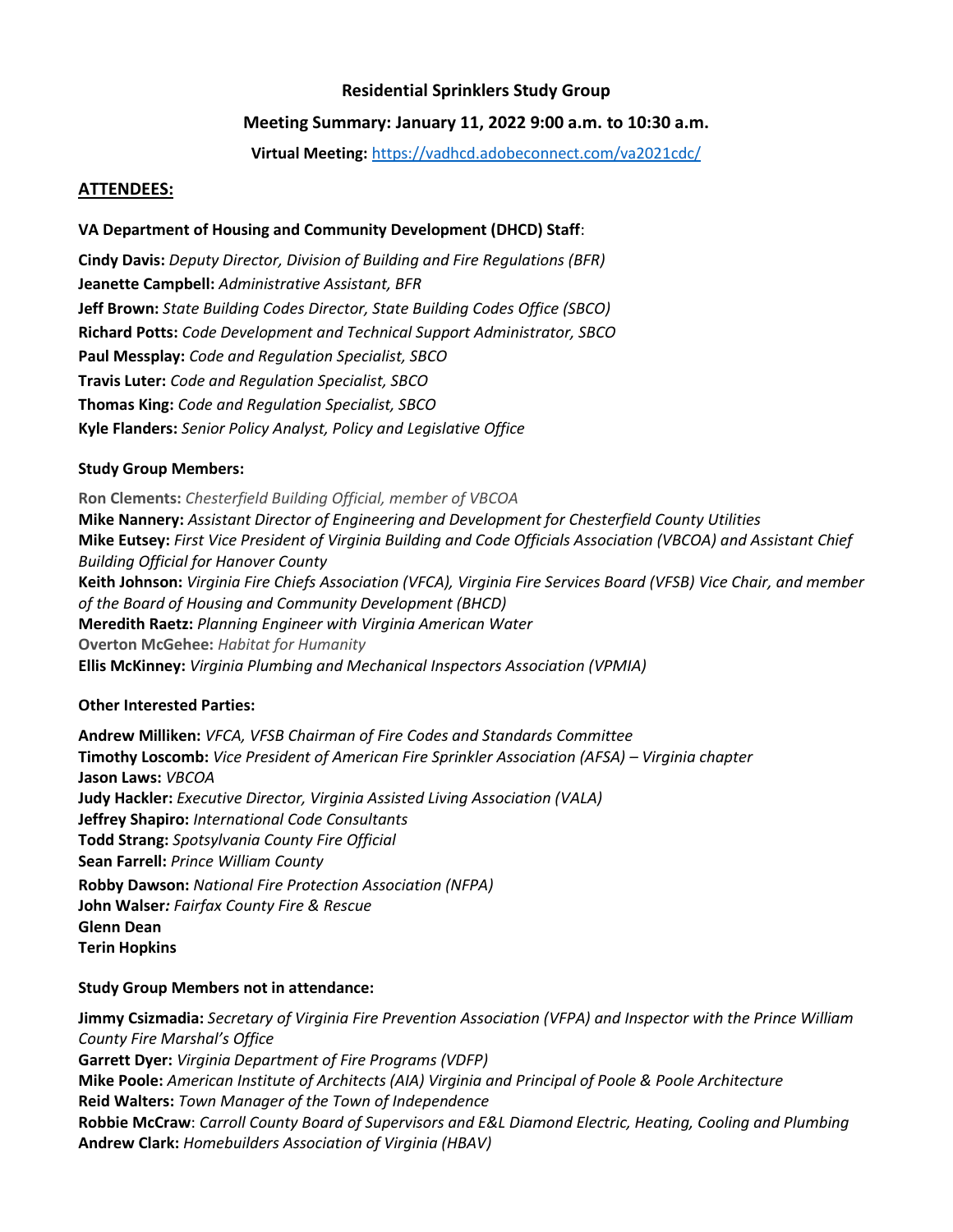# **AGENDA AND DISCUSSION ITEMS:**

## **Welcome**

Jeff Brown: Welcomed everyone to the second meeting of the Residential Sprinklers Study Group. The meeting is scheduled until 3pm, with 5 minute breaks every hour and a lunch break from 12pm-1pm. However, the meeting may end early. These meetings are recorded and written summaries are prepared. He asked members to use the raise hand function to speak, and to state their names as they speak. These meetings are open to the public, however discussion is only between the Study Group members, who are welcome to speak at any time. Other interested parties are asked to speak with group members outside of the meeting to express their views. Study Group members are listed in a pod on the side of the main screen.

# **Townhouse Sprinklers Discussion**

#### **Study Group Members - Initial Thoughts**

**Jeff:** asked if anyone had initial thoughts to start the discussions.

Keith Johnson: thanked Jeff and DHCD for arranging the group. He asked Jeff what is the ultimate goal of the Study Group? Is it only to provide information? Obviously, the group is not the decision body, but the group will have a lot of influence. Ultimately, what does success look like, what are the parameters and how will information be transferred? There will be opinions on each side. For him, success would be having a proposal to put sprinklers in townhouses. He is wondering if there will be talk of incentives, offsets or compromises.

Jeff: The primary goal is to give clear information to the Board. There will be code change proposals submitted this cycle related to the townhouse sprinkler requirements. The group will want to think about questions and concerns about data have come up in past discussions when residential sprinkler proposals have been considered. He would like the group to gather and vet the data and information first and provide clarity around the issues. If there are areas of consensus, that would be great. In the areas where there are disagreements, providing a clear succinct report to clarify those issues and discussions will be very helpful.

Jeff: Asked if there were any other initial thoughts to share. He encouraged the group members to speak up. He noted that not every group member was available today, and it may be challenging to get everyone together while General Assembly is in session. He was hoping to wrap the meetings up before the General Assembly session ends, but it may not be possible.

Jeff: There are 4 items on the agenda today to start discussions. In addition, Keith sent over some documents after the agenda went out. He encouraged Keith to refer to any of the documents as applicable, when the topics come up in their discussions. He also said that if there was something else in the documents that he wanted to share with the group, he could do that when they get to the "other considerations" part of the meeting. (They were available to review in the 'files' pod to the left of the main meeting space.)

Jeff: Robbie McCraw was unable to attend the meeting today, but he sent along something for Jeff to share. He read Robbie's statement and shared it in the chat box:

*Jeff Brown - DHCD: from Robbie: I live in a rural area and am surrounded by other localities that are rural. The question that arises is available water for sprinkler systems, we have several townhouse complexes that are currently not connected to a public water system. If we have developers that continue to or desire to build townhouses in areas not served by public water systems what type of requirement would have to be made to maintain a water supply for a sprinkler system 09:16AM*

Meredith Raetz: This is a valid point. In some areas, there aren't even fire hydrants available because storage water isn't available to supply the hydrants.

Keith: Just because there aren't domestic water supplies or fire hydrants, it doesn't mean that there can't be effective residential sprinkler systems.

Jeff: He thinks this is one of the questions that this group will want to gather information on and continue discussing. If public water is not available at a site, what type of water supply is utilized to supply the sprinkler system? Maybe gathering information on examples of townhouse developments on private systems would be helpful to address questions around requirements for water storage tanks, pumps, etc... And what would be the associated costs? He asked group members to bring back ideas.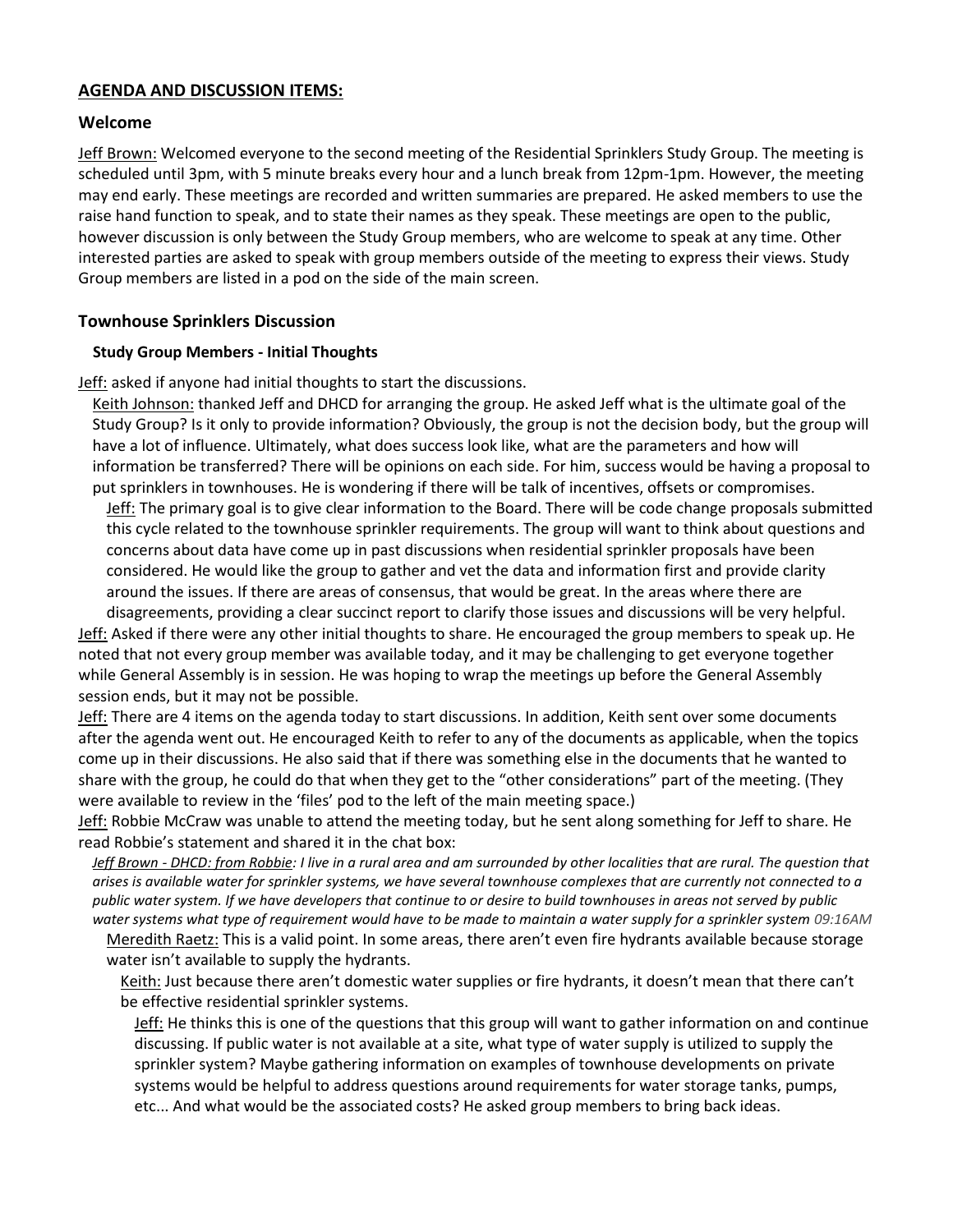Mike Nannery: From a utility engineering standpoint, ground storage tanks and pumps or potentially a Hydromatic tank could provide water. It would need to be engineered. It can be overcome, but would impact cost.

Jeff: That's what he was wondering. It would be great if the group could obtain some examples. He will reach out to Robbie, as he has some rural townhouse developments without public water, and see what type of water systems they utilize.

Keith: If there's a domestic water supply with enough water to operate toilets and sinks in a development, you have enough water to supply a 13D system.

Jeff: He has heard that the supply can vary and he has heard arguments for both sides. Some have said that if it works for the plumbing system, there is adequate water. He asked for examples with townhouse size, plumbing fixture calculation for water supply and calculations for sprinklers, in order to see what the difference is, if any.

Keith: He supplied an IRC Fire Sprinkler Coalition fact sheet called "Water Supplies for Home Fire Sprinkler Systems", which lays out requirements for this. Essentially only 7psi is required to operate, and a residential sprinkler system could use about 8 gallons per minute (which is in line with residential plumbing). He also provided an IRC Fire Sprinkler Coalition fact sheet called "Fire Sprinkler Systems for Townhouses", which addresses costs.

Submitted in the Chat Box:

*Paul Messplay - DHCD: For those who are interested, that fact sheet is item 6 in the files pod on the bottom left 09:23AM*

Jeff: It would be helpful for this group to review and discuss the data that has been provided as well as some real-life examples of townhouse sprinkler designs, with calculations, so that those discussions can be included in the information submitted to the Board, rather than just providing informational documents submitted by members with no discussion or analysis.

Keith: Will work with other stakeholders to obtain examples. Since there are no requirements in Virginia currently, examples may have to come from other localities.

#### **Effectiveness**

Jeff: What will be the impact if sprinklers are added to newly-constructed townhouses? Is there data available that compares new construction with sprinklers vs. those with no sprinklers? What is the closest data that supports the topic?

Mike N: Pre-recession, he had a conversation with a builder about townhome construction. They needed to provide a 2-head system in a 4<sup>th</sup> floor loft per code. That was 14 years ago. Are there any such requirements now? What was being enforced back then for 4<sup>th</sup> story loft and taller townhouses? The small residential meter couldn't pass the flow, which they needed to reach the higher floors. Was that local?

Ron Clements: Doesn't know what exactly was discussed back then. However, buildings that are 4 stories or higher, are out of the Residential Code, and into the IBC and VCC, which do require sprinklers now. Keith: The model fire codes limit townhouses to 3 stories. Buildings with 4 stories and above have to have sprinklers. There was a proposal put forward last time to deal with lofts. Regarding effectiveness, there's a need to look at other localities outside of VA. In MD, there has never been a death in residential buildings with sprinklers. The University of Nevada, Las Vegas (UNLV) study in 2017 was fair on both sides of the argument - not only looking at death and injury, but also looking at building damage, effectiveness, preventing a flashover, etc. The effect on fire fighters also needs to be considered in this discussion. The average sprinkler system may put out 200 gallons of water before the fire fighters get there. This helps the fire fighters, and isn't adding a lot to water damage, considering that a fire hose can put out 100 to 1,000 gallons of water. Smoke alarms are good, but they are notification tools, allowing residents to get out alive. They also need maintenance to work properly. A residential sprinkler can prevent flashover and control a fire, and also do not need human intervention to do so. They can be effective at limiting injury or death and property loss.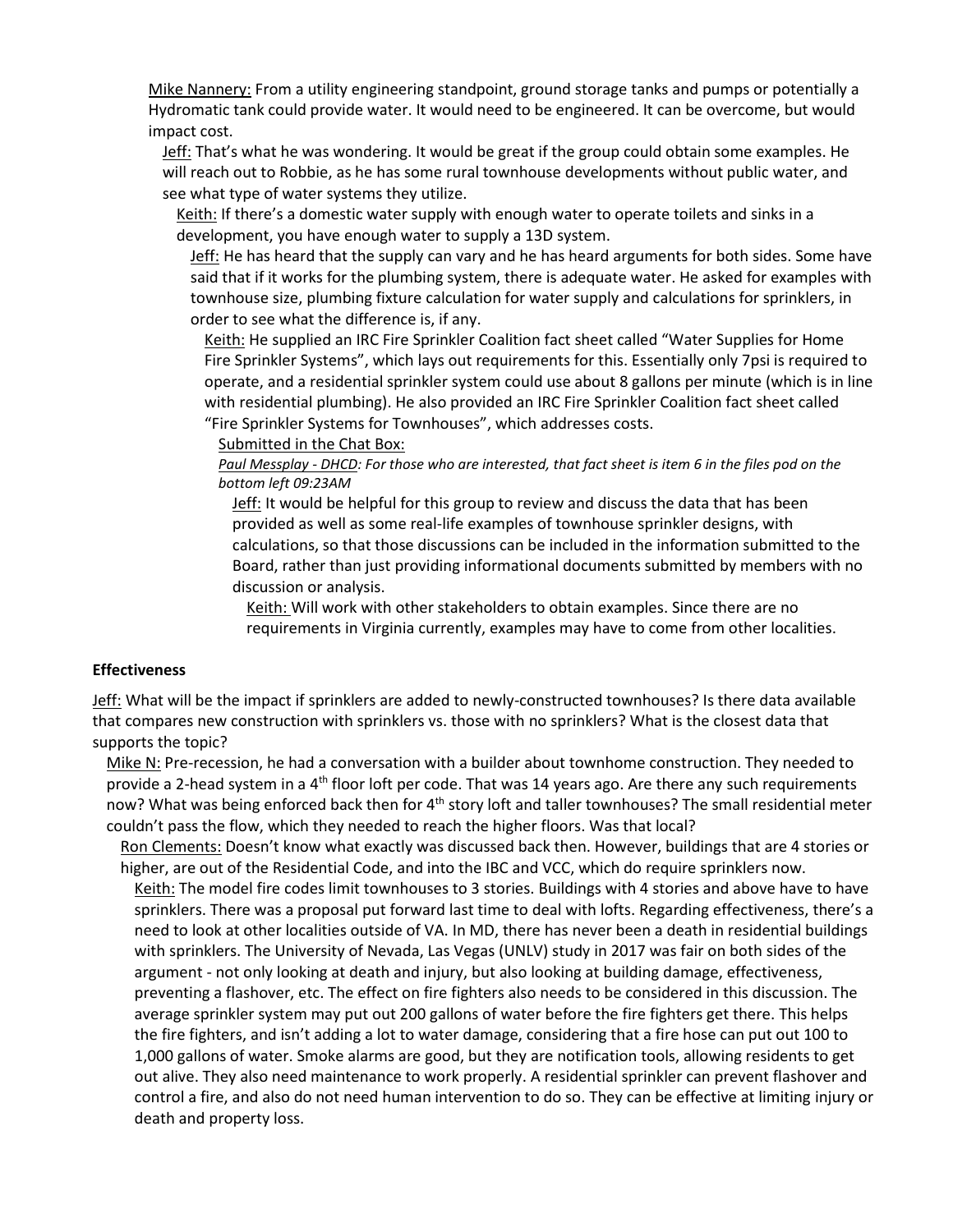Jeff: These are also things that this group needs to discuss and can include in the information that is provided to the Board. Other benefits and improvements that come along with installation of sprinklers, and how the benefits differ from smoke alarms will all help to bring clarity to the final report.

Mike N: Asked if Keith provided all the handouts?

Keith: Yes. A lot of what he just discussed was in the UNLV study, which he thought was fair. It discussed trade-offs and incentives for builders and developers as well as costs.

Mike: He read the materials and noticed that most fires are caused by unintended cooking and a lot of them happen overnight.

Keith: Yes, they are. In one case, he had a call in 2019 with a fire caused by unattended cooking, and the door was not closed. There was no residential sprinkler system and there was a fatality. His opinion is that a sprinkler system may have saved the resident.

Jeff: This a good start to the effectiveness discussion, it will continue and be built upon as we continue our discussions.

## **Costs**

Jeff: There are various costs associated with sprinkler systems. Keith provided some cost information to review. Based on past discussions, potential costs include:

- water service system requirements, size, water meter
- water supply public vs. private (tank and pump size)
- utility fees
- design fees
- permit and inspection fees
- system installation
- maintenance costs

Keith: Provided the UNLV study and the Economic Cost Study from Broward County FL, which discuss costs. Also provided is the VA Townhouse Sprinkler Price Survey by Jeff Shapiro with the IRC Sprinkler Coalition, which discuss costs in the Reston, Haymarket, Leesburg, Alexandria, and other areas of northern Virginia. The cost of the system and installation is not the only cost. There are also reductions and savings for construction, such as eliminating secondary access points, reduction of cul-de-sac widths, reduction of required fire flows, decreased required street widths, exterior and interior walls etc. that reduce the cost of building when a sprinkler system is installed.

Jeff: That is a good point and should be considered by this group as we look at the costs. Supporting data and discussion around the various costs and potential cost savings should be supplied. The final report can list not only potential costs, but also potential cost savings.

Ron: The numbers provided in the UNLV study and Economic Cost Study are helpful. He also wants to look at sample townhouse projects and the design of a P2904 system, in rural and suburban areas, in order to determine what the costs are in both areas. It will be helpful to have real world samples, which everyone can look at and agree on, including some actual costs. That will help identify what the actual and specific objections are, to this being a code requirement.

#### Submitted in the Chat Box:

#### *Keith Johnson - SG: Good point Ron 09:53AM*

Jeff: It would be helpful having real world examples. It will be given as an assignment later. Ron: It would also be helpful to see if this group can agree on what the minimum system requirements would be to meet the code.

Mike N: He thinks the main goal is public safety and property protection. It would be helpful to define the scope: is it global, suburban, and/or rural; is it all sprinkler system types; which area of the buildings are covered. There doesn't seem to be a defined scope of what's in or out. **Jeff:** That is a good point, it will help clarify things, especially to define the minimum system requirements. It might take a few examples, some in rural and some in municipal water areas.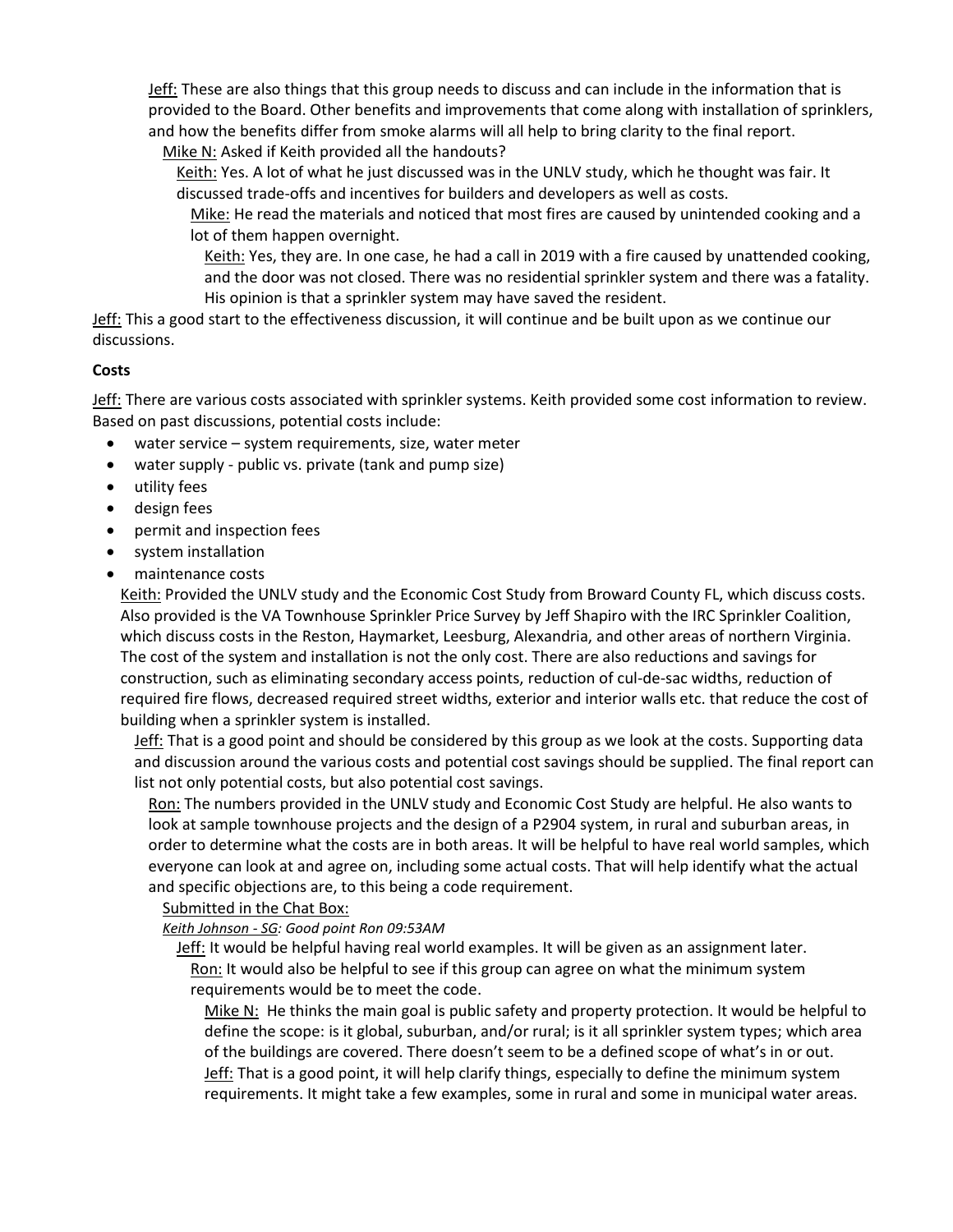Keith: He's personally talking about a system to cover the entire building, especially because it's not easy to predict what a hazard area would be that might start a fire. 13D systems can be used up to 3 stories, then a 13R system would be needed.

Ron: There is an IRC P2904 system that can be designed and installed by a plumber, as opposed to a 13D or 13R, which would come from a sprinkler contractor. Again, there needs to be agreement on what the minimum system requirements would be. Also, who will do field inspections?

Keith: Stated that an NFPA 13D system can be installed by a plumber contractor or sprinkler contractor unless there is some specific license requirement in the state. Submitted in the Chat Box:

*Ron Clements Chesterfield - SG: "Fire sprinkler contracting" (Abbr: SPR) means the service that provides for the installation, repair, alteration, addition, testing, maintenance, inspection, improvement, or removal of sprinkler systems using water as a means of fire suppression when annexed to real property. This specialty does not provide for the installation, repair, or maintenance of other types of fire suppression systems. The PLB classification allows for the installation of systems permitted to be designed in accordance with the plumbing provisions of the USBC. This specialty may engage in the installation of backflow prevention devices in the fire sprinkler supply main and incidental to the sprinkler system installation when the installer has received formal vocational training approved by the board that included instruction in the installation of backflow prevention devices. 10:07AM*

#### {BREAK 10:02 to 10:07}

Jeff: He will give out homework assignments to get more detailed information on effectiveness and cost to discuss at the next meeting.

#### **Cost Impact**

Jeff: Asked what does the cost of the system do to the cost of the housing and affordable housing? Keith: Inspections would be the same for a sprinkler system as other plumbing, and would be performed at the same time. He thinks they shouldn't make it more than it really is. Also wanted to point out that ongoing inspections are not required for a 13D system, and they are also not required by NFPA 25. Only the initial inspections are required.

Ron: Inspectors would need additional training and additional inspection time. So, there is an impact. He is not trying to make it more than what it is, but there is an impact that should be considered. He has a staff that is already running over 100,000 inspections per year. If this adds two to four additional inspections per townhouse, that would be a significant increase in the number of inspection a year and is something that he will have to consider. Also those plumbing inspectors have never inspected a sprinkler system before so they are going to have to be trained to do that, so there is going to have to be a training effort, hopefully at the state level. Most jurisdictions are also not doing plan review on trades. They will either have to start doing plan review on trades, in order to verify that the sprinkler system is in compliance with the code, or the inspector will have to know the code requirements and inspect for compliance. This is definitely something that should be considered and not lost in the conversations.

#### **Other considerations**

Jeff: Is there anything else to consider? He asked Keith if there was anything else in the documents he submitted that he wanted to discuss.

Keith: A lot has been covered in this discussion. He thinks there is a bit of a disadvantage in Virginia, because individual localities are not able to make their own decision about this issue. He thinks that if they were, there would have already been some localities in the Commonwealth to require sprinklers in townhouses. The Commonwealth of Virginia is large and vast, which makes this process difficult. He is a fire chief and official, and looks at things from that angle, but he's also sympathetic to affordable housing and the impact on inspections and other business partners. Just because he is passionate about life safety, doesn't mean that he disregards these other issues. There is a duty to ensure fire safety. There will be costs and challenges, but